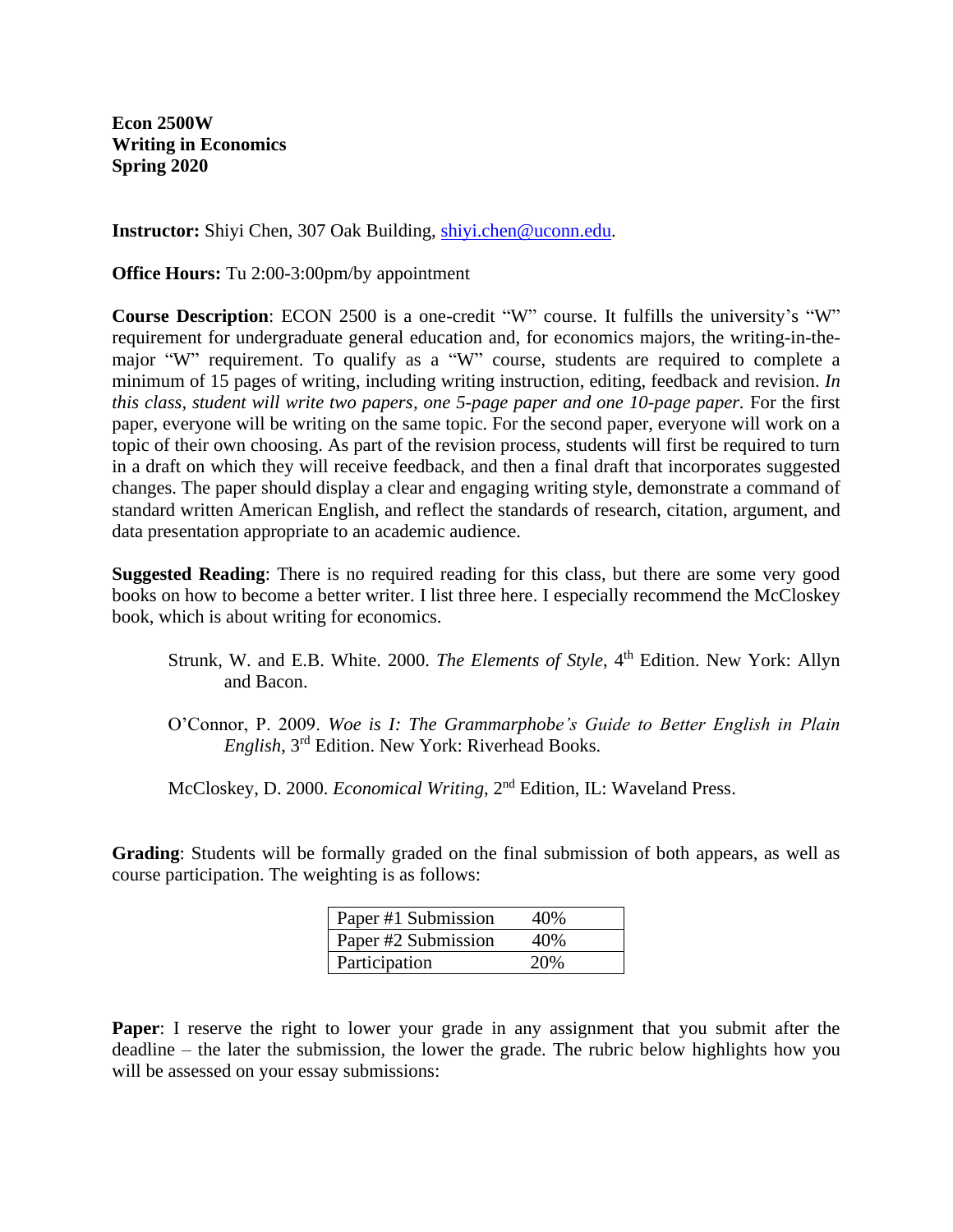*Researching the topic*: Did you find and master relevant scholarly reference materials? Scholarly means professional books and journal articles. I recommend *Google Scholar* as a good starting point. I will discuss other sources in class.

*Documentation and Citation*: You are responsible for providing proper citation for all direct quotations, paraphrased ideas, and statistical and other information coming from other sources. You must format properly both in-text citations and list of works cited. A good resource to start is the *UConn Library's guide on citing sources*.

*Argument*: An argument starts with a thesis. This thesis is a claim put forward to be proven (by you). You then need evidence to support your thesis. This support should be from your research and include primary source, statistical, and anecdotal evidence. Any issue requiring a thesis must have two side. Consequently, it is important to anticipate the most prominent counter argument(s) you will face and refute those in your paper.

*Organization/Grammar/Syntax*: You will be assessed on your organization, grammar, punctuation, jargon, and syntax. Writing requires careful thought. Do not simply write one draft of the paper and not edit it. You should think about how to organize your paper (a simple outline can help with this). Your sentence structure and your rhetoric/jargon will face both the reader's ability to understand your writing and your credibility as an author.

*Data (optional)*: This could include a table, a graph, etc. You much present those data in a way that is professional and understandable to the reader.

| Grade  | <b>Letter</b> | <b>GPA</b> |
|--------|---------------|------------|
|        | Grade         |            |
| 93-100 | A             | 4.0        |
| 90-92  | A-            | 3.7        |
| 87-89  | $B+$          | 3.3        |
| 83-86  | B             | 3.0        |
| 80-82  | $B -$         | 2.7        |
| 77-79  | $C+$          | 2.3        |
| 73-76  | $\mathsf{C}$  | 2.0        |
| 70-72  | $C-$          | 1.7        |

## *Grading scale*: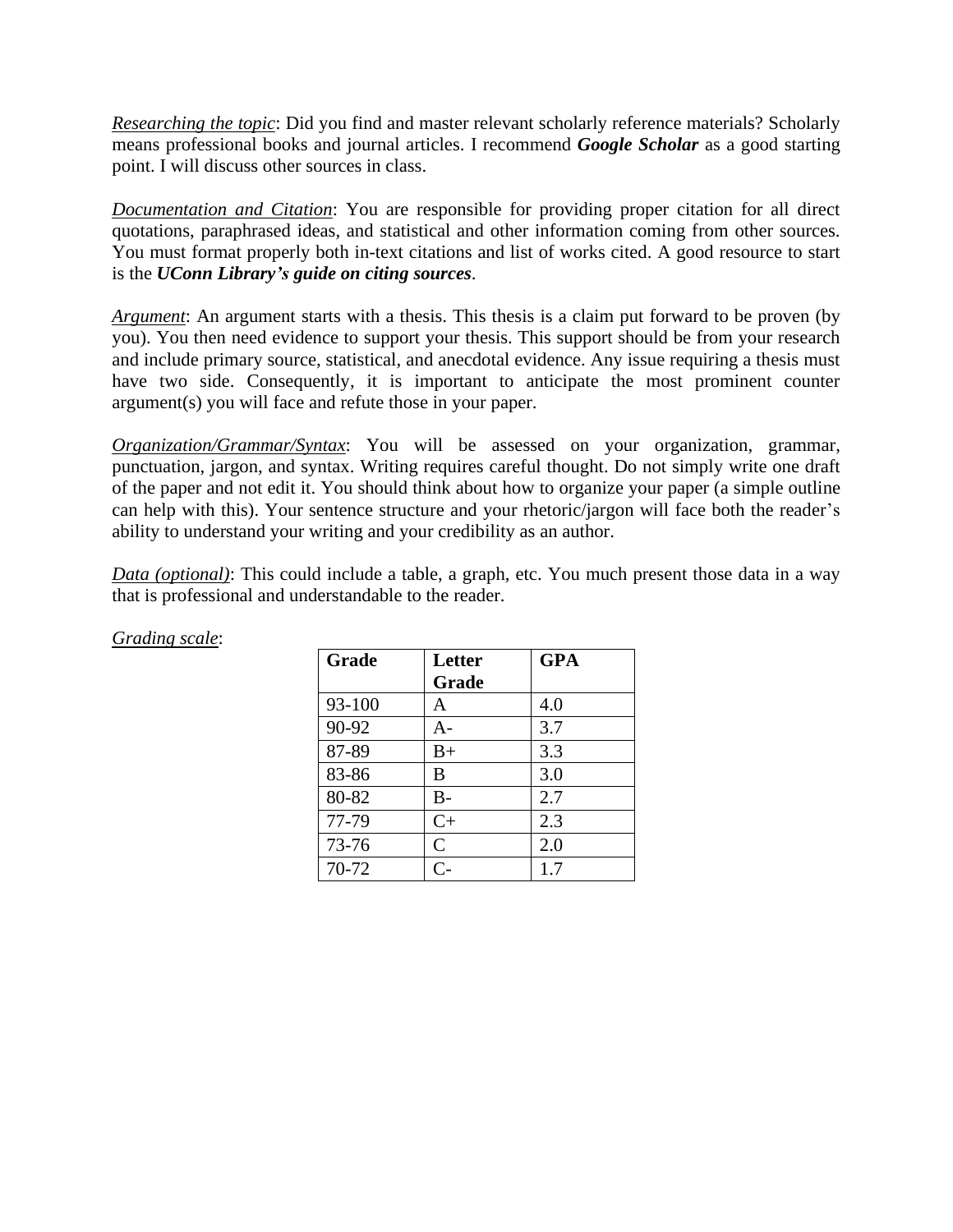| <b>WEEK</b> | <b>TOPIC</b>                                              | <b>DUE DATE</b>                                                |
|-------------|-----------------------------------------------------------|----------------------------------------------------------------|
| Week 1      | Introduction                                              |                                                                |
| Week 2      | How to construct a Thesis?                                |                                                                |
| Week 3      | Writing like an Economists                                |                                                                |
| Week 4      | Citations and plagiarism                                  |                                                                |
| Week 5      | Class discussion about first<br>paper topic.              |                                                                |
| Week 6      | Meeting with Group A                                      | First draft of 2 pages due on<br>02/26                         |
| Week 7      | Meeting with Group B                                      |                                                                |
| Week 8      | Meeting with Group C                                      | submission<br>first<br>Final<br>$\sigma$<br>paper due on 03/13 |
| Week 9      | Spring break                                              |                                                                |
| Week 10     | discussion<br><b>Class</b><br>about<br>second paper topic |                                                                |
| Week 11     | In-class peer review of first<br>paper                    |                                                                |
| Week 12     | Meeting with Group A                                      | First draft of 2 pages due on<br>04/15                         |
| Week 13     | Meeting with Group B                                      |                                                                |
| Week 14     | Meeting with Group C                                      |                                                                |
| Week 15     | Writing tips                                              | Final submission of second<br>paper due on 04/29               |

**Course Outline**: This is a tentative schedule and is subject to change.

**The Writing Center:** The UConn Writing Center is available as a resource for all UConn students. For information on the resources and services they provide, visit <http://writingcenter.uconn.edu/>

**Academic Code: DON'T CHEAT**. I have a zero-tolerance policy for cheating in class. Assignments may be discussed among classmates, but most ultimately be done by individually. If you have any questions about what constitutes cheating, I will refer you to the University of Connecticut Student Code, which can be found online at [https://guide.uconn.edu/student](https://guide.uconn.edu/student-interactions/student-code/)[interactions/student-code/.](https://guide.uconn.edu/student-interactions/student-code/)